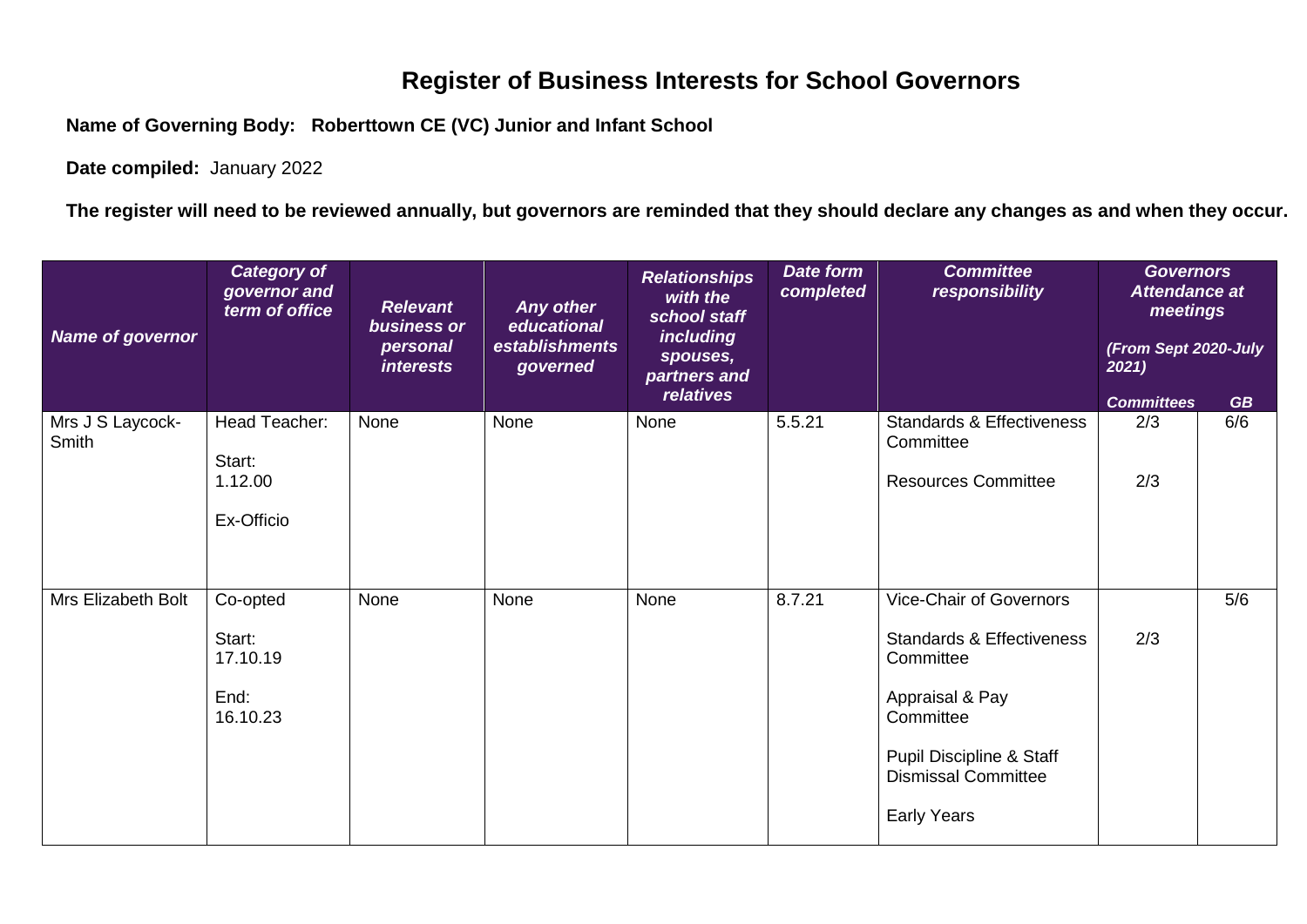| Mrs Helen Wells        | LA<br>Start:<br>8.2.21<br>End:<br>7.2.25                           | Chair of West<br>Yorkshire<br>Patoss<br><b>Dyslexia</b><br>Results -<br><b>SEND</b><br>Consultancy | None | None | 8.7.21  | <b>Standards &amp; Effectiveness</b><br>Committee<br>Complaints & Staff<br><b>Dismissal Appeals</b><br>Committee<br><b>Inclusion Governor:</b><br>Looked After Children<br><b>SEND</b><br>Equality<br>Premium Link | 3/3        | 6/6 |
|------------------------|--------------------------------------------------------------------|----------------------------------------------------------------------------------------------------|------|------|---------|--------------------------------------------------------------------------------------------------------------------------------------------------------------------------------------------------------------------|------------|-----|
| Mrs Suzanne<br>Goodall | Co-opted (staff)<br>Start:<br>1.8.18<br>End:<br>31.7.22            | None                                                                                               | None | None | 7.7.21  | <b>Resources Committee</b><br><b>Governor Training Contact</b><br>Visits Co-ordinator                                                                                                                              | 3/3        | 6/6 |
| Mrs Margaret<br>Hoole  | Foundation -<br><b>PCC</b><br>Start:<br>26.9.20<br>End:<br>25.9.24 | None                                                                                               | None | None | 8.7.21  | <b>Chair of Governors</b><br><b>Standards &amp; Effectiveness</b><br>Committee<br><b>Resources Committee</b><br>Appraisal & Pay<br>Committee<br>Governor Induction                                                 | 2/3<br>2/3 | 6/6 |
| Mrs Cathy Scott        | Foundation -<br>Diocesan<br>Start:<br>2.10.19<br>End:<br>1.10.23   | None                                                                                               | None | None | 14.8.21 | <b>Resources Committee</b><br>Complaints & Staff<br><b>Dismissal Appeals</b><br>Committee                                                                                                                          | 3/3        | 6/6 |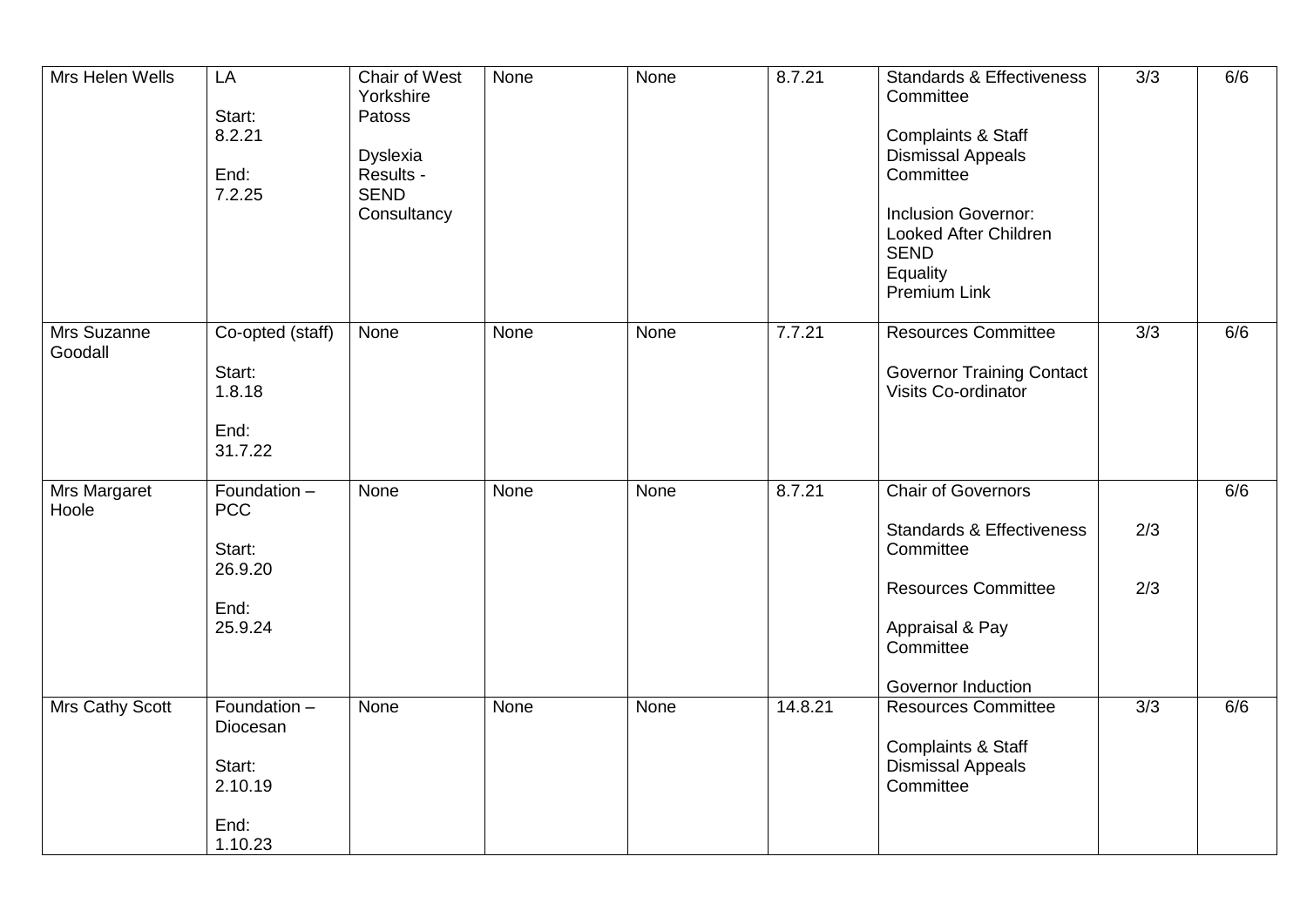| <b>Reverend Sally</b><br>Wallace-Jones | Foundation<br>(Ex-Officio)<br>Start:<br>24.2.21    | None | Governor at<br><b>Scholes Village</b><br><b>Primary School</b> | None | 3.8.21  | <b>Standards Committee</b><br>Appraisal - Pay committee<br>Well - being/SMSC                                                    | 0/3              | 0/3 |
|----------------------------------------|----------------------------------------------------|------|----------------------------------------------------------------|------|---------|---------------------------------------------------------------------------------------------------------------------------------|------------------|-----|
| Ms Caroline<br>Cockerill               | Parent<br>Start:<br>30.7.18<br>End:<br>29.7.22     | None | None                                                           | None | 17.5.21 | <b>Resources Committee</b><br>Appraisal & Pay<br>Committee<br><b>Online Safety</b><br>Sports Premium and<br>Website             | $\overline{3/3}$ | 6/6 |
| Mr Jonathan<br><b>Pickles</b>          | Co-Opted<br>Start:<br>23.04.22<br>End:<br>22.04.26 | None | <b>Howard Park</b><br>Community<br>School - Head<br>Teacher    | None | 24.8.21 | <b>Standards &amp; Effectiveness</b><br>Committee<br>Complaints & Staff<br><b>Dismissal Appeals</b><br>Committee<br>Data Expert | 3/3              | 6/6 |
| Mrs Louise Wood                        | Staff<br>Start:<br>2.4.19<br>End:<br>1.4.23        | None | None                                                           | None | 7.7.21  | <b>Standards &amp; Effectiveness</b><br>Committee<br><b>Resources Committee</b>                                                 | 3/3<br>3/3       | 6/6 |